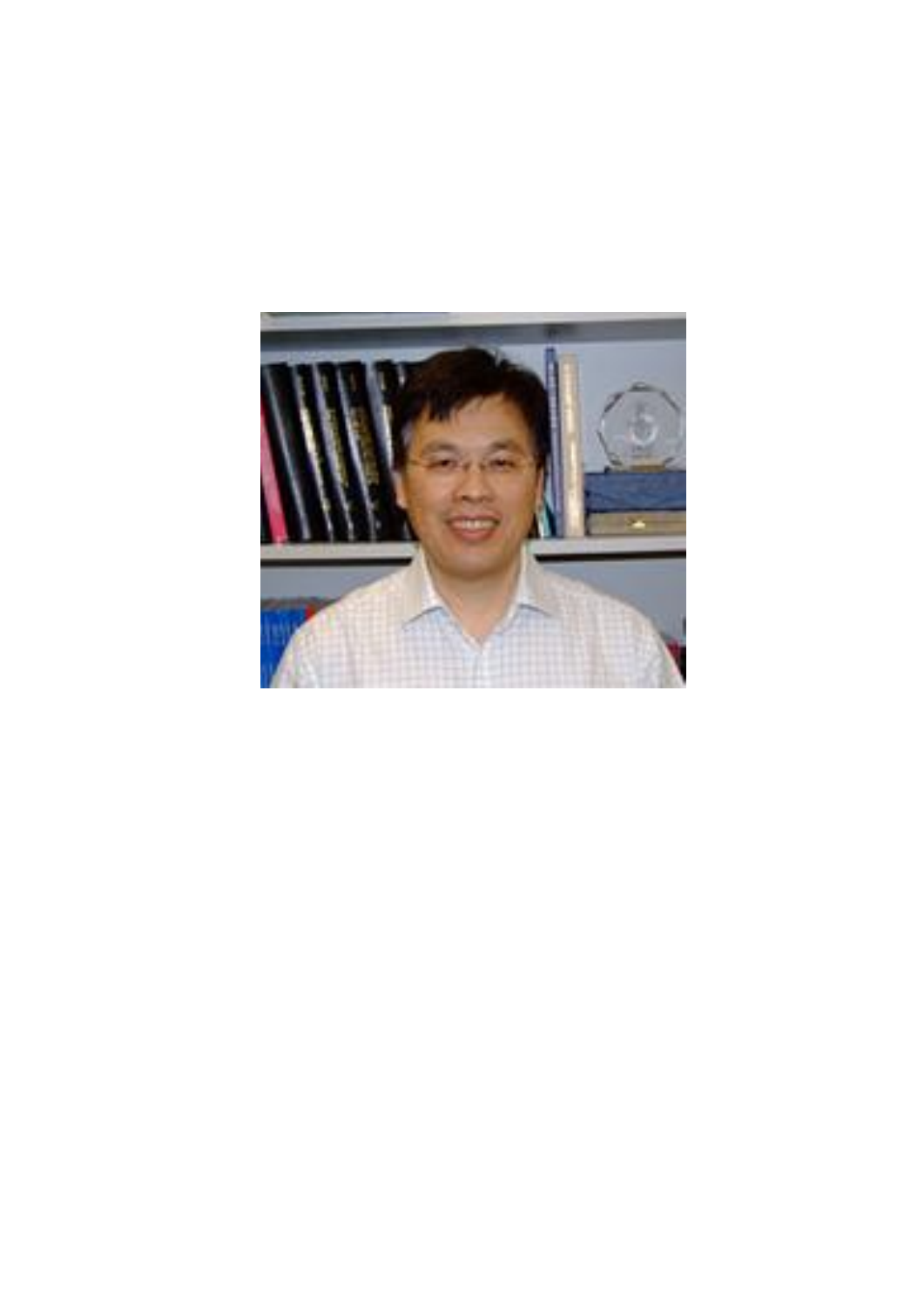# **CURRICULUM VITAE of Prof. Rick Wong [\(wkwong@hkbu.edu.hk\)](mailto:wkwong@hkbu.edu.hk)**

### **Name: Rick Wong**

### **Academic qualifications:**

| 1970.09-1973.12 | B.Sc.               | California State University, Long Beach, USA     |
|-----------------|---------------------|--------------------------------------------------|
| 1974.01-1978.05 | Ph.D.               | University of Wisconsin, Madison, USA            |
| 1982.10-1983.09 | M.Sc.               | Imperial College of Science & Technology, London |
|                 | Postdoctoral Fellow | UCLA; Imperial College (London)                  |

# **Previous academic positions held:**

| 1974.01-1978.05 | Teaching and Research Assistant                              | University of Wisconsin, Madison, USA                                                              |
|-----------------|--------------------------------------------------------------|----------------------------------------------------------------------------------------------------|
| 1978.07-1979.07 | Postdoctoral Research Associate                              | University of California, Los Angeles, USA                                                         |
| 1979.08-1984.08 | Postdoctoral Research Associate                              | Imperial College of Science & Technology, London                                                   |
| 1984.09-1989.08 | Lecturer                                                     | Department of Applied Biology & Chemical Technology,<br>Hong Kong Polytechnic University, Hung Hom |
| 1989.09-2005.10 | Lecturer, Senior Lecturer, Associate<br>Professor, Professor | Department of Chemistry, Hong Kong Baptist University                                              |
| 1997.09-2002.10 | Associate Dean, Acting Dean                                  | Science Faculty, Hong Kong Baptist University                                                      |
| 2002.11-2010.10 | Dean, Faculty of Science                                     | Hong Kong Baptist University                                                                       |
|                 |                                                              |                                                                                                    |

# **Present academic position:**

| $2005.11 -$ | Chair Professor | Department of Chemistry, Hong Kong Baptist University |
|-------------|-----------------|-------------------------------------------------------|
| $2010.11 -$ | Vice-President  | Hong Kong Baptist University                          |

# **Previous relevant research work:**

Research area Organometallic synthesis, bioactivity of inorganic / organometallic compounds, luminescent materials and homogeneous catalysis

# **Ten Representative publications in the past ten years**

- 1. J. Zhang, F.-C. Zhao, X.-J. Zhu, **W. K. Wong**, D.-G. Ma and W. Y. Wong, "New Phosphorescent Platinum(II) Schiff Base Complexes for PHOLED Applications", *J. Mater. Chem.*, *in press* (2012).
- 2. H.-Z. Ke, W.-B. Li, X.-J. Zhu, H.-L. Tam, A.-X. Hou, D. W. J. Kwong, **W. K. Wong**, "Acetylene Bridged Porphyrin-monophthalocyaninato Ytterbium Hybrids with Strong Two-Photon Absorption and High Singlet Oxygen Quantum Yield", *Dalton Trans.*, 41, 4536-4543 (2012).
- 3. W.-X. Feng, Y. Zhang, X.-Q. Lu, Y. Hui, G.-X. Shi, D. Zou, J.-R. Song, D.-D. Fan, **W. K. Wong** and R. A. Jones, "Near-infrared (NIR) Luminescent Homoleptic Lanthanide Salen Complexes  $Ln_4(Salen)_4$  (Ln = Nd, Yb, or Er)", *CrysEngComm.*, 14, 3456-3463 (2012).
- 4. Z.-X. Zhao, P.-S. Chan, H.-G. Li, K. L. Wong, R. N. S. Wong, N. K. Mak, J. Zhang, H. L. Tam,W. Y. Wong, D. W. J. Kwong and **W. K. Wong**, "Highly Selective Mitochondria-Targeting Amphiphilic Silicon(IV) Phthalocyanines with Axially Ligated Rhodamine B for Photodynamic Therapy", *Inorg. Chem***.**, 51*,* 812-821 (2012).
- 5. T. Zhang, X.-J Zhu, C. C. W. Cheng, W. M. Kwok, H. L. Tam, J.-H. Hao, D. W. J. Kwong, K. L. Wong and **W. K. Wong**, "Novel Water-Soluble Mitochondria-Specific Ytterbium Complex with Impressive NIR to NIR Emission", *J. Am. Chem. Soc.*, 133*,* 20120-20122 (2011).
- 6. X.-J. Zhu, **W. K. Wong**, W. Y. Wong and X.-P. Yang, "Design and Synthesis of Near-Infrared Emissive Lanthanide Complexes Based on Macrocyclic Ligands", *Eur. J. Inorg. Chem***.**, 4651-4674 (2011). (Invited Micro-Review)
- 7. X.-P. Yang, D. Lam, C. Chan, J. M. Stanley, R. A. Jones, B. J. Holliday and **W. K. Wong**, "Construction of 1-D 4f and 3d-4f Coordination Polymers with Flexible Schiff Base Ligands", *Dalton Trans.,* 40, 9795-9801 (2011).
- 8. J.-X. Zhang, K. L. Wong*,* **W. K. Wong**, N.-K. Mak, D. W. J. Kwong and H.-L. Tam, "Two-Photon Induced Luminescence, Singlet Oxygen Generation, Cellular Uptake and Photocytotoxic Properties of AmphiphilicRu(II) Polypyridyl - Porphyrin Conjugates as Potential Bifunctional Photodynamic Therapeutic Agents", *Org. Biomol. Chem.*, 9*,* 6004-6010 (2011).
- 9. X.-J. Zhu, S.-S. Zhao, **W. K. Wong** and W. Y. Wong, "Synthesis, Structure and Photophysical Properties of Some Gadolinium(III) Porphyrinate Complexes", *Eur. J. Inorg. Chem***.**, 3314-3320 (2011).